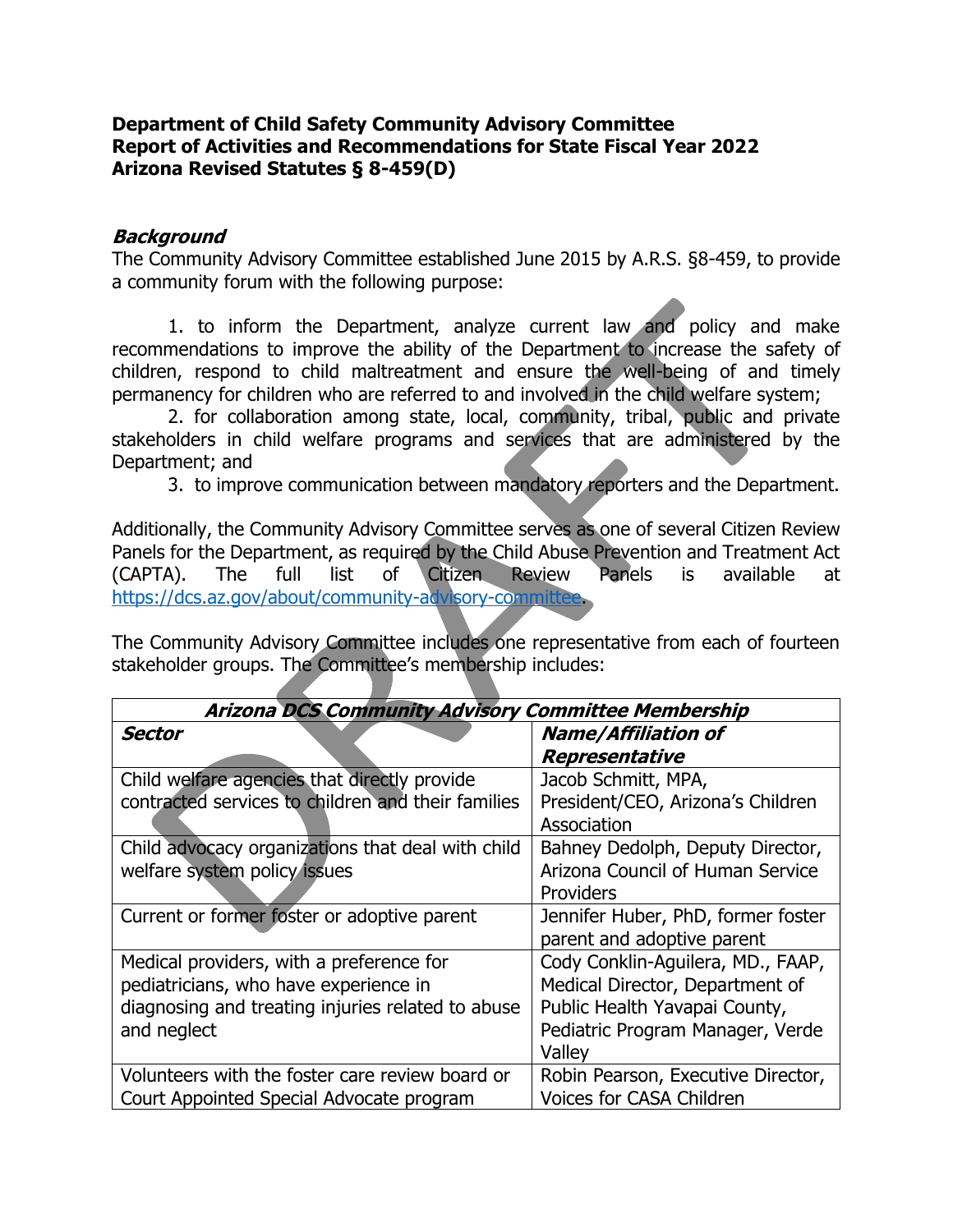| Persons with an academic appointment to a        | Miguel Vieyra, MSW                                          |
|--------------------------------------------------|-------------------------------------------------------------|
| state university who conduct research in child   | Arizona State University School of                          |
| welfare services, child maltreatment or child    | Social Work, Director Center for                            |
| abuse or neglect                                 | Child Well-Being                                            |
| The courts, the representative must be involved  | Nicole Roskens, LPC, Clinical                               |
| in child welfare issues                          | Director, Cradle to Crayons                                 |
|                                                  | Program, Superior Court of                                  |
|                                                  | Maricopa County Juvenile Division,                          |
|                                                  | and Independent Private Practice,                           |
|                                                  | Counselor                                                   |
| A rural area in this state who has experience in | Rita Stageman, MSW, Assistant                               |
| the child welfare system                         | Clinical Professor, Child Welfare                           |
|                                                  | Training Project Coordinator,                               |
|                                                  | Department of Sociology and                                 |
|                                                  | Social Work, Northern Arizona                               |
|                                                  | University                                                  |
| A Native American tribe or nation who has        | Elisia Manuel, President, Three                             |
| experience in the child welfare system           | <b>Precious Miracles</b>                                    |
| A child advocacy organization that advocates for | Peter Gentala, J.D., Chair, Senior                          |
| or represents children who are victims of crime. | Legal Counsel, National Center on                           |
|                                                  | Sexual Exploitation; Board                                  |
|                                                  | member, Arizona Child and Family                            |
|                                                  | <b>Advocacy Network</b>                                     |
| Persons who have experience with children with   | Soncerea Swift, foster parent,                              |
| special needs and the child welfare system       | social worker                                               |
| A law enforcement agency. The representative     | <b>Commander Matthew Siekmann</b>                           |
| must have experience with the Department on      | Phoenix Police Department, Family                           |
| cases that involve criminal conduct allegations  | <b>Investigations Bureau</b><br>Jennifer Garland            |
| Schools. The representative must have            |                                                             |
| experience in the child welfare system           | Social worker, Phoenix Union High<br><b>School District</b> |
| A faith-based organization. The representative   | Mark Upton, President/CEO                                   |
| must have experience in the child welfare        | <b>Christian Family Care</b>                                |
| system                                           |                                                             |
| Volunteers with the foster care review board or  | Victoria Strayer, Co-                                       |
| Court Appointed Special Advocate program         | Founder/Interim Exec. Director,                             |
|                                                  | Voices for CASA Children (proxy                             |
|                                                  | for Robin Pearson)                                          |

As required by A.R.S. §8-459, representatives are appointed by the Director of the Department of Child Safety and did not receive compensation for their service on the Committee. The statutory requirements of the Committee are to meet at least quarterly and produce a report of Committee activities and recommendations each fiscal year. A.R.S. § 8-459(D).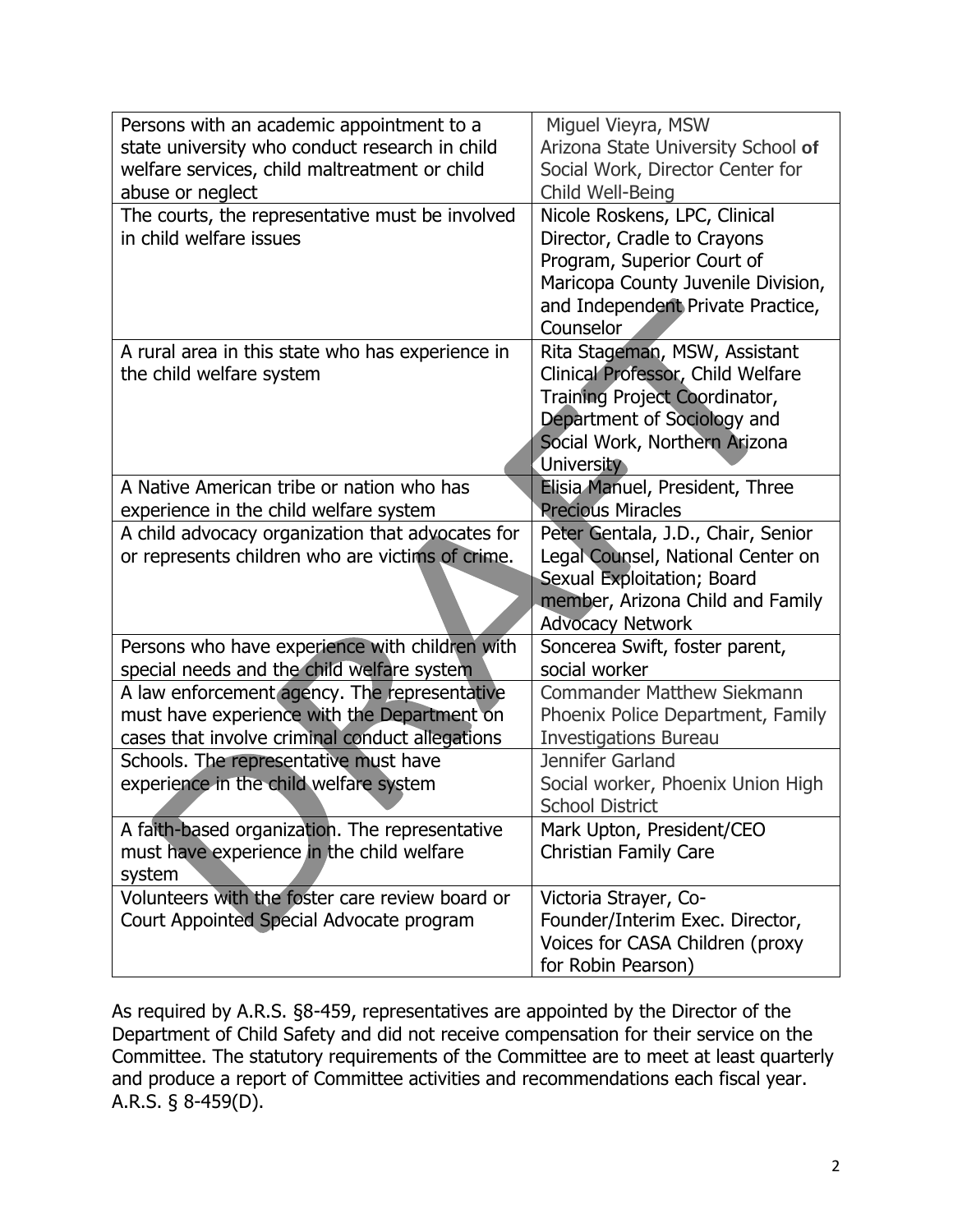### **SUMMARY OF ACTIVITIES, ACTIONS AND RECOMMENDATIONS**

The Committee met in SFY 2022 to receive information about current laws and policies, and to review data relevant to the Committee's three statutory requirements. In addition to the call to public and option for executive session, the meeting agendas included a variety of topics aimed at educating and informing the members. An archive of the Committee meetings, including material presented at the meetings can be accessed at the following web page: https://dcs.az.gov/about/community-advisorycommittee. In accordance with A.R.S. §8-459(D), the Committee has summarized several key activities and recommendations that came from the five meetings held in SFY 2022. The final and sixth meeting of SFY 2022 in June was used to finalize the annual report.

#### Meeting #1: August 6, 2021 **Activities and Actions**

## • **DCS Service Array/Measuring Outcomes** –

Katherine Guffey, DCS Executive Consultant to the Director, presented information on the July 1, 2021 roll out of the Service Array and how outcomes will be measured. Ms. Guffey discussed DCS's implementation of two new services: Family Connections and the Nurturing Parenting Program. The two programs replaced in-home services, Building Resilient Families and family reunification teams. The programs provide:

- Individualized interventions
- Connections to resources to improve family communications and roles
- Social supports
- Family resources
- Parenting attitudes and skills building
- Parenting stress and coping skills
- Focus on general child well-being

The Nurturing Parenting Program is a parent skill training program with workbooks, lessons, and practice activities to improve parent empathy, develop age-appropriate expectations for the child, promote non-violent discipline, and define family roles. The parent receives 1-on-1 lessons and other activities to promote healthy family relationships.

The goal of the two programs is to increase reunification rates, decrease the length of stay for a child in DCS care, and reduce re-entry into care.

• **Therapeutic Foster Care** –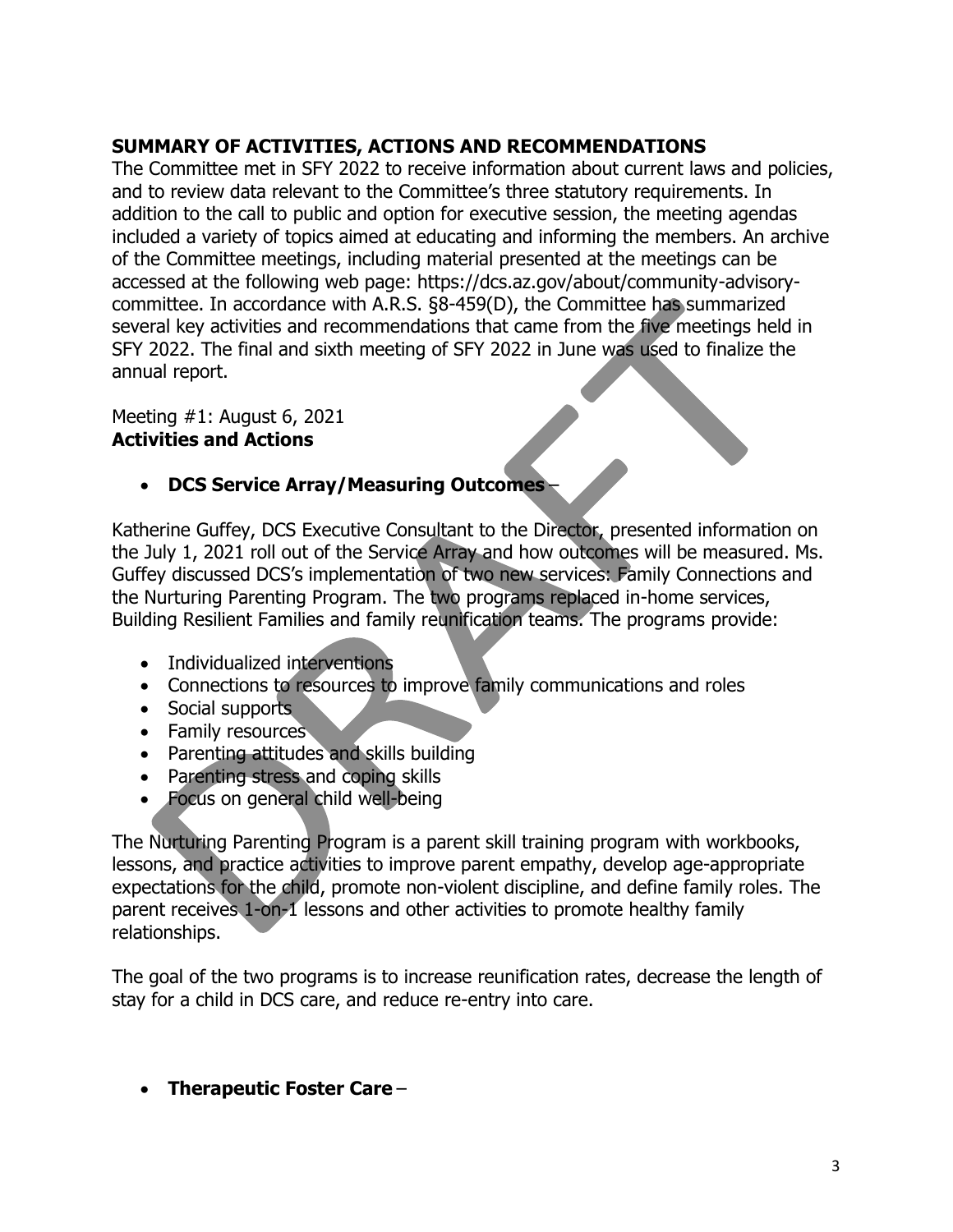Gillian Vanasse, DCS Assistant Director of Foster Care and Post Permanency Supports, provided information on Therapeutic Foster Care (TFC). Ms. Vanasse stated the goal of therapeutic foster care was to ensure children are in a family-like setting and reduce the number of children in congregate care. She said the Department is working on the following improvements to support care caregivers and to ensure children are in a family-like setting whenever possible:

- Redesign of TFC curriculum was in the process of being completed that would address the core components of being a TFC provider
- New policy for DCS funded TFC that addresses children who recently entered care and have significant trauma. It also covers children who are no longer approved for medically-necessary TFC, but should not be moved to a lower level of care and children with three or more disruptions from a traditional family setting.
- Recruitment for TFC families and working on growing the skills of community foster care families.
- Implementation of tiered-rate structure for medically necessary TFS. This would include continuous co-occurring conditions; behavior health and cognitive impairment; and psychotic disorders.
- Implementation of rate structure for DCS funded TFC. This would include transition rates for children stepping down to a lower level of care, the DCS funded rate, and adoption subsidy rates for TFC/DDD level.

At the time of the meeting, Ms. Vanasse said the proposed changes were in draft form and had not been finalized so changes could be forthcoming.

# • **Vaccines(COVID) for children in DCS care–**

Dr. Sara Park, DCS Chief Medical Officer, discussed COVID-19 vaccines for children in care. Dr. Park said while the vaccine was available for youth 16 years and older, the state and counties determined when each age group would be eligible to receive a vaccination. She mentioned only Pfizer's vaccine was authorized for youth 16 and older. She said the Department continuously communicated with staff and foster parents regarding vaccine availability and consent issues. She said parents must consent prior to their child receiving the vaccine. If a parent objected to a vaccine, but the child requested it, DCS would file a motion in court on behalf of the child, she said. In April, vaccines were more readily available for young adults, she said, although limited availability remained in some counties. Dr. Park said it was now widely available through pharmacies and primary care providers throughout the state. She said the Department updated its guidance on youth vaccines once emergency-use authorization was extended to children 12 and older. As of June 2021, 250 children were vaccinated,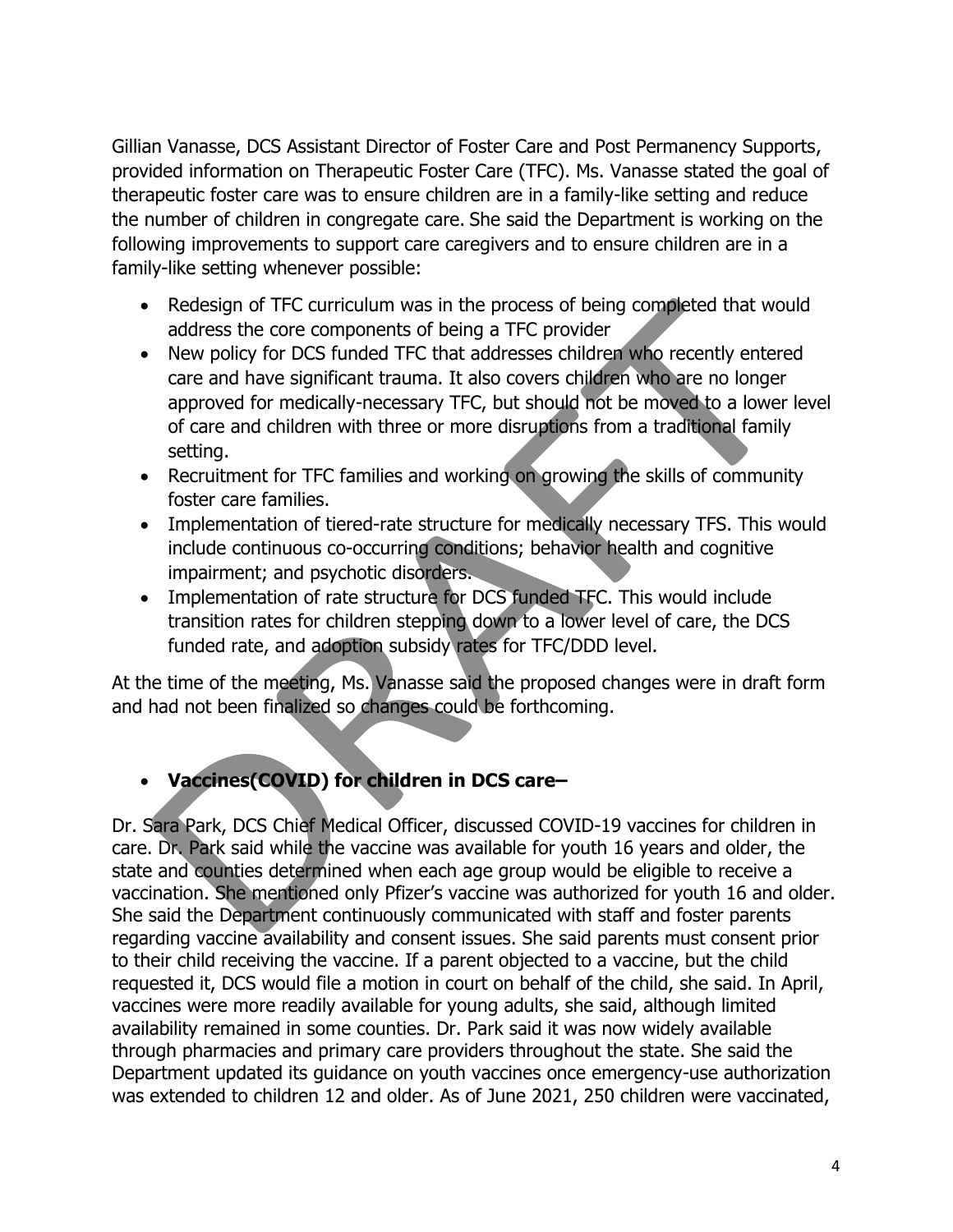Dr. Park said. She said once the emergency-use status changed, the vaccines would revert to standard DCS policy on vaccines.

## • **Discussion on Pending and Signed Legislation-**

The Committee discussed legislation passed during the 2021 Legislative session.

### • **Call for Public Comments** -

Members of the public were able to email comments into the Committee with the comments read into the minutes of the meeting by the Committee Chair. There were no comments from the public for the August meeting.

#### Meeting #2: October 1, 2021 **Activities and Actions**

• **Staffing shortages and the effect on timely service referrals-**

Committee member Jacob Schmitt, President/CEO of Arizona's Children Association, and Tiffany Tillotson, from Arizona's Children Association, discussed the topic from the provider perspective and the impact it has had on timely services. Every agency is struggling to retain workers from a shrinking workforce. The COVID pandemic had diminished the workforce, leaving the remaining workers emotionally exhausted. The pandemic led many employees to reconsider their career choices and explore other options. Since human service work was already challenging, the significant increase in the severity of cases during the pandemic has exacerbated employee turnover. Some of the steps to reduce turnover include the following:

- Adjust compensation plans
- Enhance benefit plan including improved health and dental benefits, improve EAP services, and offer performance salary increases.
- Implement referral bonuses
- Create a new supervisor training program
- Enact a first-year paid time off adjustment for employees

Katherine Guffey, DCS Executive Consultant to the Director, discussed the topic of staffing shortages and the impact on timely service referrals. She said DCS was experiencing similar issues with staffing and service referrals. Despite the staffing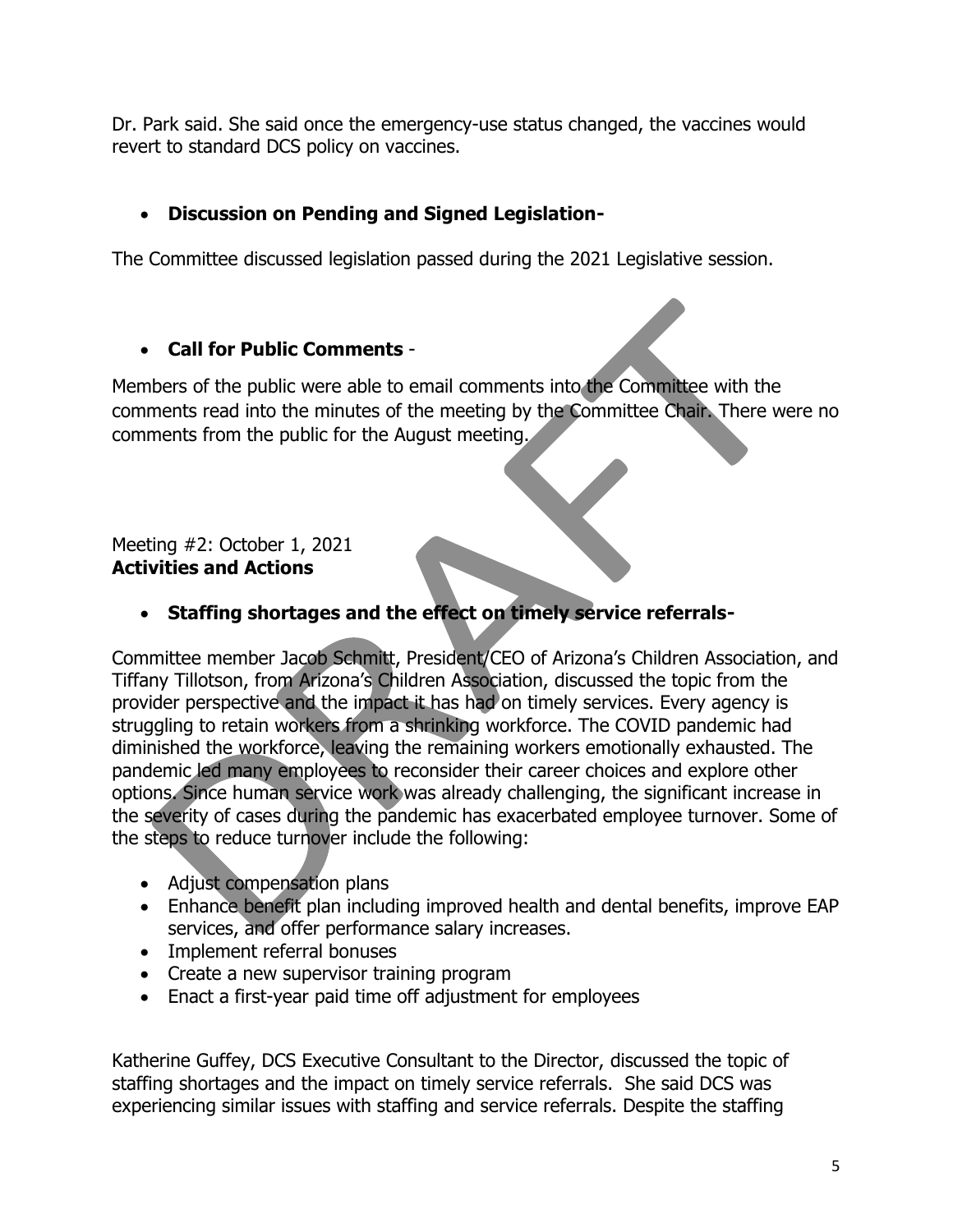shortages, DCS decreased the waitlist for parent aide and supervised visit only services by 41 percent between May 2021 and September 2021. The Department accomplished this by decreasing demand while increasing provider capacity. Some the steps the Department took included:

- Kept Parent Aide available until September 20, 2021
- Worked through parent aide referrals to replace with alternative
- Offered transportation services so that parent aides could serve more families
- Practice Guidelines on Parenting Time Supervision

### • **Crimes Against Children/SB1660/Multidisciplinary Approach-**

Committee member Commander Matthew Siekmann from the Phoenix Police Department's Family Investigations Bureau discussed Multidisciplinary Protocol for the Investigation of Child Abuse. The goal of the protocol is coordinate interactions between agencies across Maricopa County to ensure each child is treated with respect and to minimize the secondary trauma that can accompany a criminal investigation. Mr. Siekmann discussed the function of Child Advocacy Centers in Maricopa County. He then proceeded to explain how each entity (law enforcement, DCS, health care providers, Maricopa County Attorneys Office, etc.) plays a role in the protocol.

# • **Call for Public Comments** –

Members of the public were able to email comments into the Committee with the comments read into the minutes of the meeting by the Committee Chair. There were no comments from the public during the October meeting.

Meeting #3: December 3, 2021 **Activities and Actions**

### • **Grand Canyon University/CityServe**–

Jay Corey, Executive Director of Grand Canyon University's CityServe Program, presented to the committee about the CityServe program's outreach mission. Mr. Corey said the program mobilizes resources (primarily household goods) and collaborative partnerships to provide solutions to families and individuals in need. He said GCU campus is the first hub for CityServe in the Arizona. Mr. Corey said they anticipate opening hubs throughout the state. He said the program received roughly \$1 million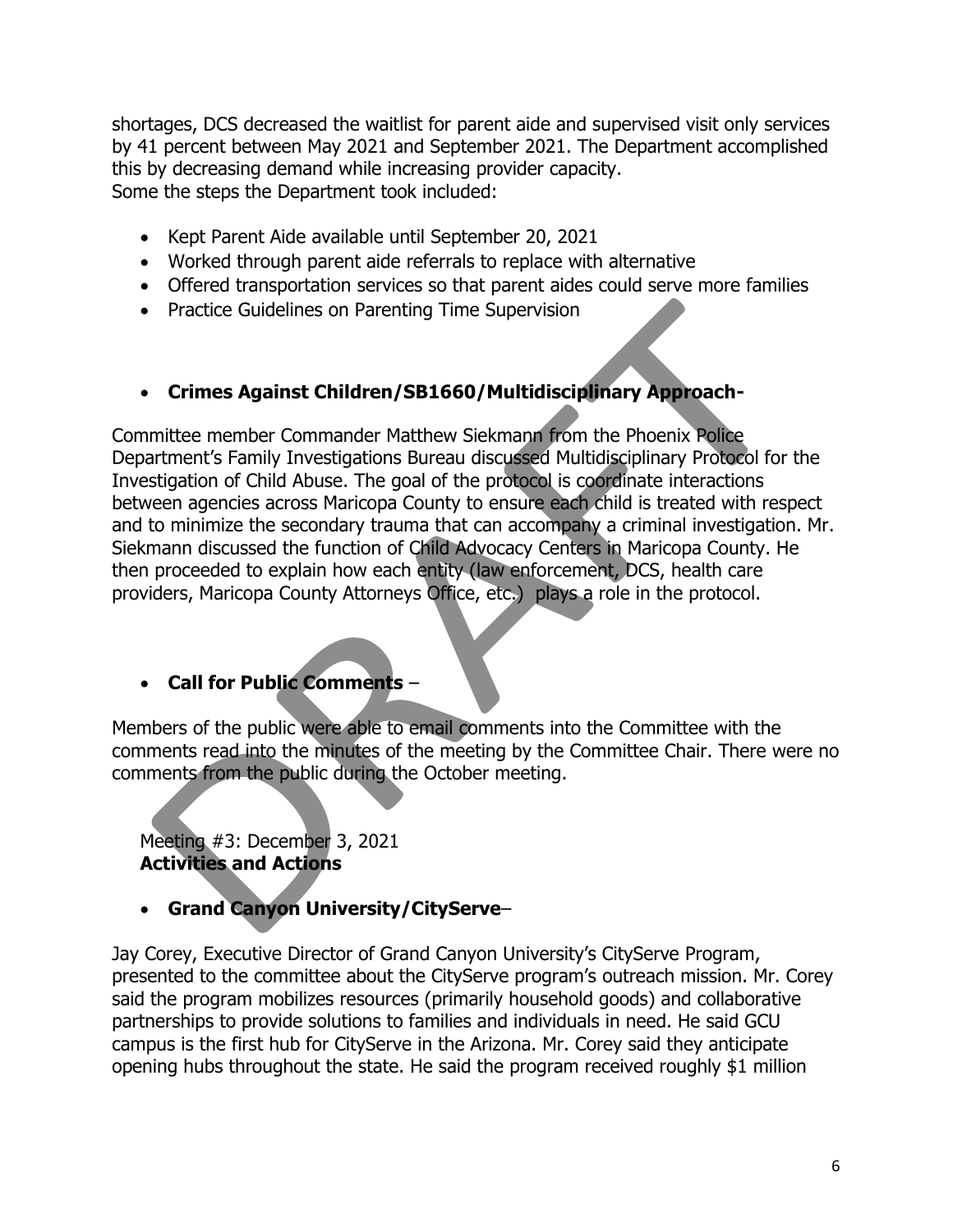within the first few months of operation. He anticipates the program will establish itself as a significant charitable organization within the state.

## • **Citizen Review Panels-**

Ryan Young and Ann Carver, Co-Chairs of the DCS Successful Transitions to Adulthood Citizen Review Panel, presented to the committee what the panel has focused on in 2021. Mr. Young explained the CRP's mission was to make observations and recommendations to DCS and to ensure welfare agencies are meeting their federal mandates. Some CRP's highlights included:

- Safe and Stable Housing- The CRP received a presentation for DCS's Office of Prevention regarding housing vouchers for youth.
- Financial Independence- The CRP identified a two-day training on financial literacy targeted towards foster youth.
- Education- The CRP heard from the Arizona Department of Education on the importance of DCS staying in compliance with ESSA regulations to ensure academic stability for youth.
- Health/Health Insurance-The CRP invited members from AHCCCS's Young Adult Transition Insurance Team to discus the importance of obtaining insurance after turning 18.
- Adult Connections-The CRP reviewed Voluntary Transition TDM and Age of Majority Meeting Tools with DCS's Permanency Youth Services Unit.

# • **Update on Vaccines for Children in DCS Care–**

Dr. Sara Park, DCS Chief Medical Officer, provided an update on COVID vaccines for children in care and any/all recent updates or changes to policy. Dr. Park said DCS updated its COVID vaccine guidelines for children in care after the FDA approved the vaccine for children 5 years and older and changed the Pfizer vaccine from emergencyuse to full-use authorization for youth 16 and older. The full-use authorization meant that COVID vaccines for older youth were now covered under DCS's existing vaccine policy. She said roughly 24 percent of eligible youth 16 and older had at least one dose of the vaccine and 20 percent of 16 and older youth were fully vaccinated. She said DCS was working with MercyCare to implement a program to increase vaccinations among children in congregate care settings.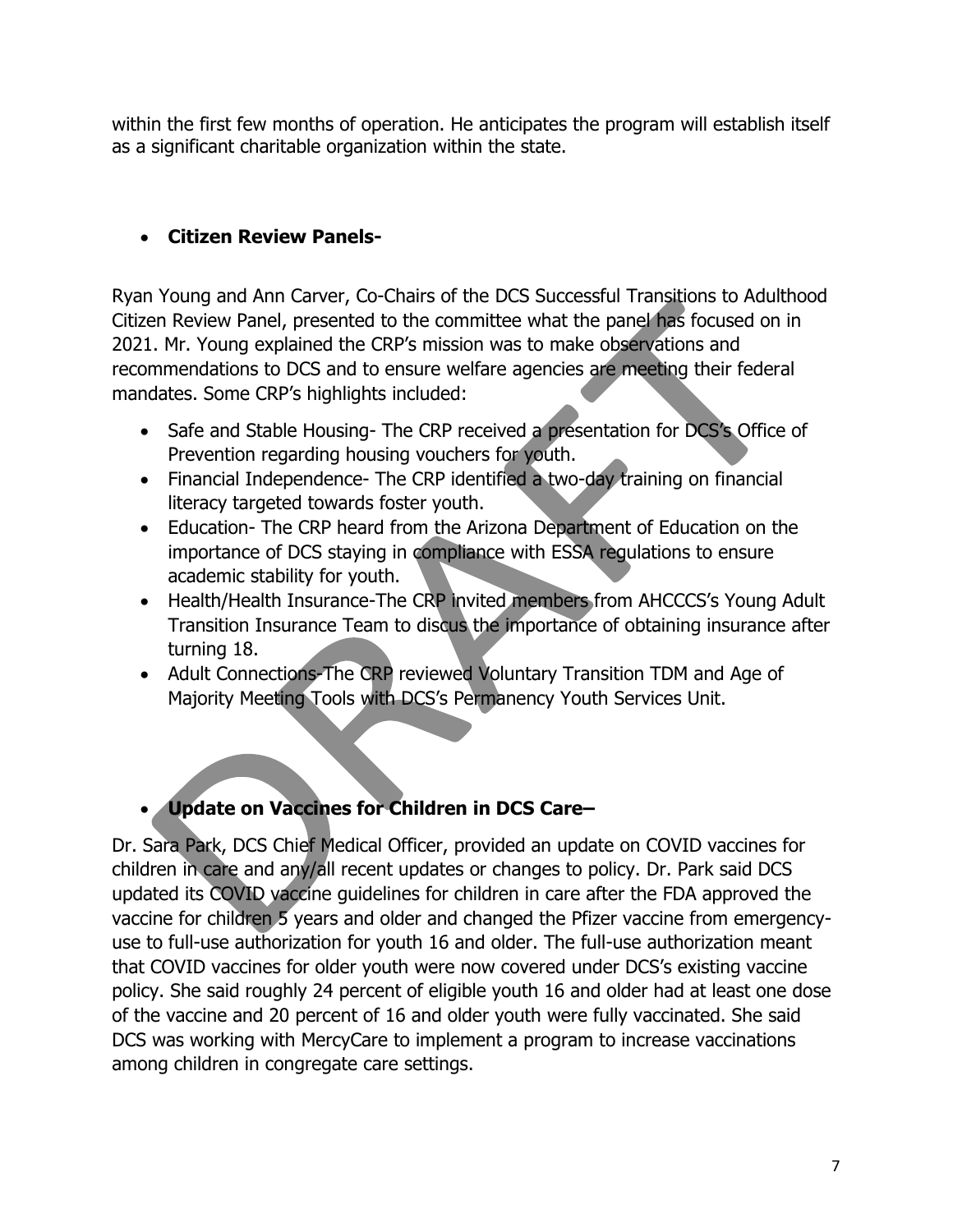### • **Call for Public Comment** –

Members of the public were able to email comments into the Committee with the comments read into the minutes of the meeting by the Committee Chair. There were no public comments during the December meeting.

Meeting #4: February 25, 2022 **Activities and Actions**

### • **Legislation/Policy-**

DCS Director Mike Faust provided an update to the Committee. He discussed Grand Canyon University's new scholarship program for foster children which covers tuition, full meal plan, and year-round housing. Director Faust then talked about Governor Doug Ducey's budget, highlighting the Governor's plan to increase the kinship stipend to \$300 per month and expediting a path to licensure for kinship caregivers.

# • **COVID Vaccination policy for DCS congregate settings-**

DCS Policy Manager Rebecca Krumm addressed the topic of COVID vaccines for congregate settings and their staff, and any policy changes related to COVID vaccines. Ms. Krumm informed the Committee that DCS has not had any updates to DCS policy regarding the COVID vaccine nor vaccines in general.

# • **Barriers for Kinship families to get Foster Care license** –

DCS Foster Supports Manager Mollie Mesaros discussed the topic of what the Department is doing to reduce barriers for kinship families to obtain a foster license. Ms. Mesaros discussed kinship waivers. She said the primary reason why people ask for waivers to accommodate a larger number of children to be placed there. She said families often don't have extra space to care for extra children. She said since having more children sleep in a bedroom isn't a safety issue, they often approve the waivers. The Committee and Ms. Mesaros proceeded to discuss other potential barriers such as pool gate funding, denials over lack of central heating/air conditioning, use of space heaters, and other issues surrounding Life Safety Inspections.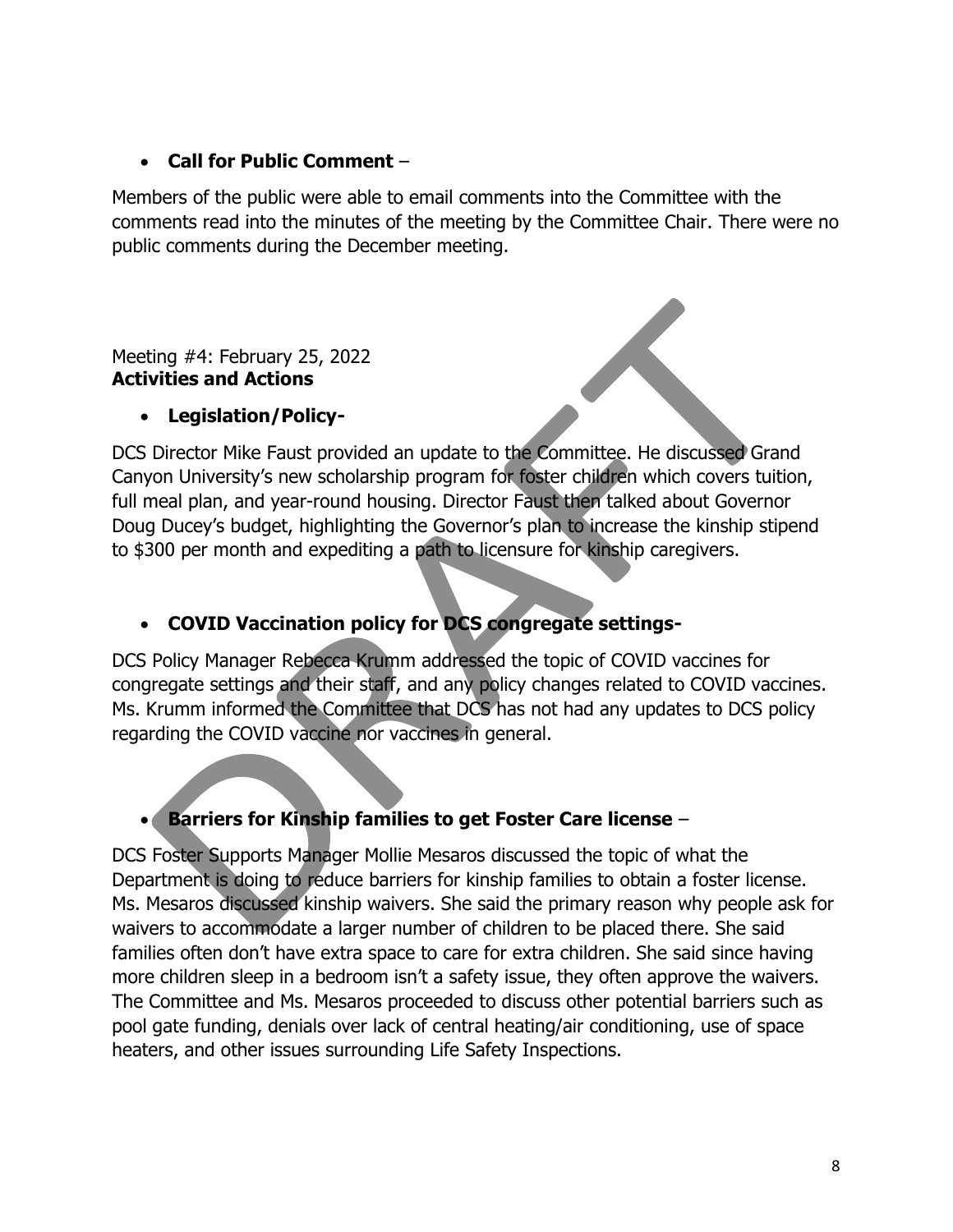## • **DCS Supervised visitation/Parenting time** -

Katherine Guffey, DCS's Executive Consultant to the Director, presented on what the Department's efforts to transition supervised visitation time to Parenting Time. Ms. Guffey said Parenting Time is critical to child well-being and is strongly associated with reunification. The Department's Parenting Time program is based on the following concepts:

- Normalcy- Parenting time occurs in home whenever possible. Children need to see their familiar environment. Parents are invited to parent-child events like school meetings and medical appointments.
- Safe- Safety is managed by controlling who is present, where parenting time occurs, when it occurs, and what supports are provided.
- Instructive- Parent-skill coaching is an integral part of the program.
- Nurturing- Behavioral health supports are available. All parenting time providers are trained to recognize parental needs and adjust their intervention approach.

She said the program compels DCS specialists to adopt a comprehensive approach to parent/child visits.

## • **Call for Public Comment** –

Members of the public were able to email comments into the Committee with the comments read into the minutes of the meeting by the Committee Chair. There were no public comments during the February meeting.

### Meeting #5 April 29, 2022 **Activities and Actions**

# • **COVID vaccination practices and mitigation efforts for DCS youth in congregate care settings**–

Gillian Vanasse, DCS Assistant Director of Foster Care and Post Permanency Supports, addressed the topic of COVID vaccines for youth in congregate settings and DCS efforts to mitigate the spread of COVID in congregate care settings. Ms. Vanasse discussed DCS's vaccine policy and parental consent. She said DCS started pilot project and employed a mobile unit to vaccinate children in congregate care settings. She said DCS had created quarantine protocols for group homes including quarantine and isolation measures; and providing PPE for group home staff.

# • **Disparity in foster care**-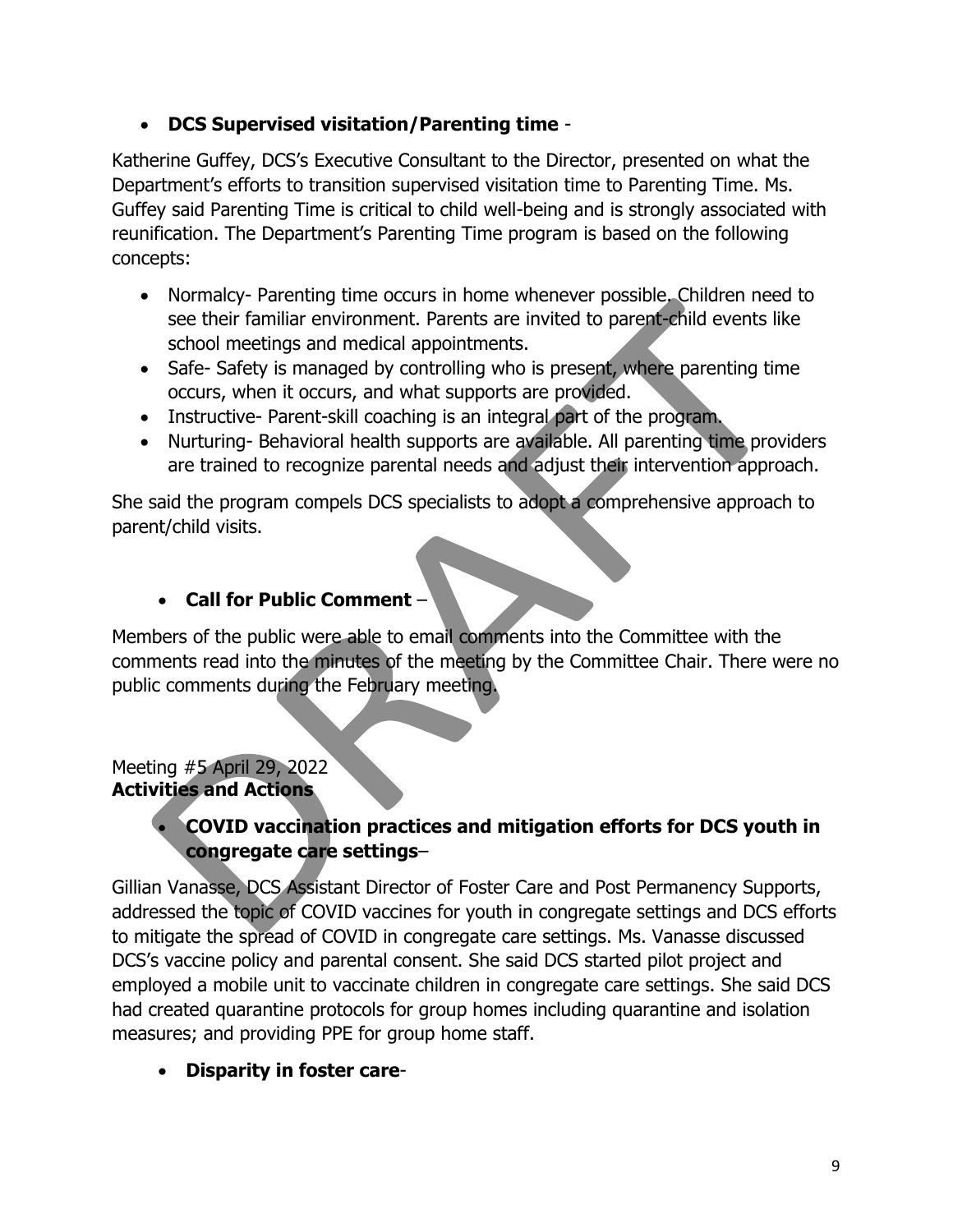Katherine Guffey, DCS's Executive Consultant to the Director, discussed what the Department is doing in order to address disparity in Arizona's child welfare system. Ms. Guffey said five percent of Arizona's population is African American, yet African American children comprise roughly 16 percent of children in foster care. She said myriad reasons contribute to the disparity, and the Department is trying to find ways to mitigate the issue. She said DCS has been listening to community members, DCS employees and others to develop a "theory of change." She said the Department has identified the following areas to focus on:

Connecting to Community and Basic Resources- Ensure access to housing, food, health care and child care. Support without DCS involvement when the children are safe. Make programs available to support in-home safety plans. Expand programs in communities without DCS involvement.

Make consistent, unbiased, shared decisions- Consistency in decisions to report to DCS since African American children are disproportionally reported to DCS. Practice fidelity to a comprehensive model. Self-awareness and cultural humility.

Value family relationships and involvement- Engage fathers and value their contributions. Team decision making to problem solve with family and community. Provide kinship support and alternatives to dependencies.

Ms. Guffey said the Department is currently working on surveys, trainings, practice changes, and more to address disparity.

# • **Barriers and issues for kinship families to obtain a foster license**

Gillian Vanasse, DCS Assistant Director of Foster Care and Post Permanency Supports, discussed some of the issues that confront kinship families when they seek to obtain a foster license. Ms. Vanasse said in 2021 only four kinship families were denied. The denials were due to background checks and missing information in applications. She said DCS has a kinship waiver policy for any issues related to non-safety related licensing issues such as bedroom space. DCS does not have a policy that allows safetyrelated issues. She also mentioned the new bill to waive fingerprint clearance cards at the time of licensure for kinship caregivers. She said DCS is working on a licensing path specifically for kinship placements and reducing the time it takes to obtain a license.

• **Call for Public Comment** –

Members of the public were able to email comments into the Committee with the comments read into the minutes of the meeting by the Committee Chair. There were no public comments during the April meeting.